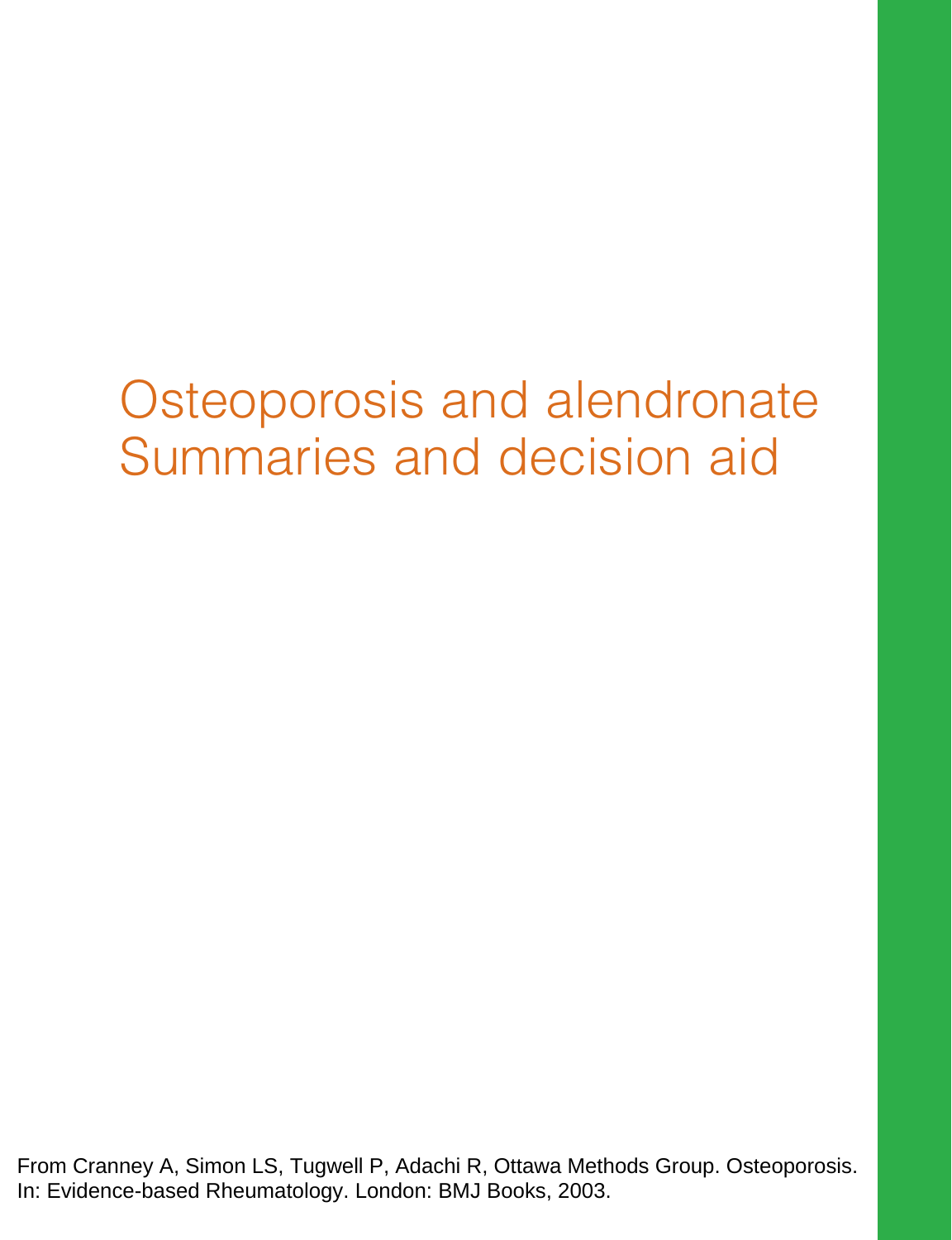# **Information about osteoporosis and treatment**

### **What is osteoporosis?**

Osteoporosis is a condition of weak brittle bones that break easily. The most common breaks or fractures are in the spine, hip, or wrist and these may occur without a fall. Osteoporosis is detected using a bone density test that measures the amount of bone loss. A result that is at least 2·5 "standard deviations" below normal confirms the diagnosis. This means people have lost at least 25 per cent of their bone mass or density.

Hip fractures can cause severe disability or death.

- Among 100 women with normal bone density, about 15 may break a hip in their lifetime.
- Among 100 women with low bone density, about 35 to 75 may break a hip in their lifetime.

This number depends on amount of bone loss, age, and other risk factors, such as:

- major bone-related risks: previous broken bones since age 50 (not from trauma); family history of fracture (e.g. mother who broke a hip, wrist, spine)
- major fall-related risks: poor health; unable to rise from a chair without help; use of sleeping pills.

Spine fractures are more common, disabling, and painful. They can cause stooped posture and loss of height of up to 6 inches.

To find out your personal risk of broken bones, ask your doctor.

#### **What can I do on my own to manage my disease?**

 $\checkmark$  Calcium and vitamin D  $\checkmark$  Regular impact exercises (e.g. walking)

#### **What treatments are used for osteoporosis?**

Three kinds of treatment may be used alone or together. The common (generic) names of treatment are shown below.

- 1. Bone-specific drugs
	- Alendronate Etidronate
	- Calcitonin Risedronate
- 
- 
- 2. Hormones that affect bones and other organs
	- Parathyroid hormone Raloxifene
	- Hormone replacement therapy (oestrogen and progestin)
- 3. Other
	- Hip protector pads

### **What about other treatments I have heard about?**

There is not enough evidence about the effects of some treatments. Other treatments do not work. For example:

- Calcitonin non-spinal fractures
- Etidronate for non-spinal fractures
- Raloxifene for non-spinal fractures

#### **What are my choices? How can I decide?**

Treatment for your disease will depend on your condition. You need to know the good points (pros) and bad points (cons) about each treatment before you can decide.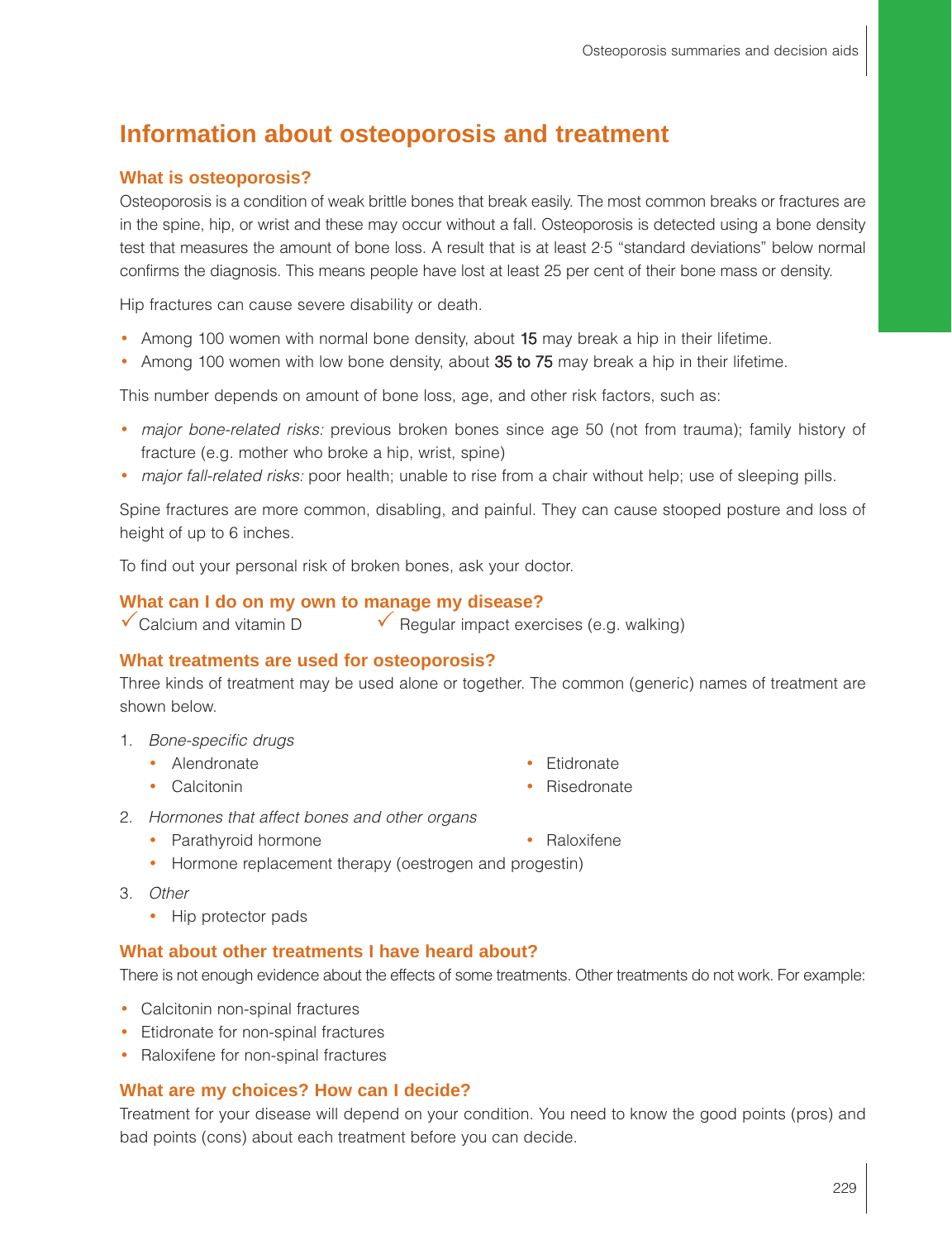# **Osteoporosis decision aid**

# **Should I take alendronate?**

This guide can help you make decisions about the treatment your doctor is asking you to consider.

It will help you to:

- 1. Clarify what you need to decide.
- 2. Consider the pros and cons of different choices.
- 3. Decide what role you want to have in choosing your treatment.
- 4. Identify what you need to help you make the decision.
- 5. Plan the next steps.
- 6. Share your thinking with your doctor.

## **Step 1: Clarify what you need to decide What is the decision?**

Should I take alendronate to slow bone loss or prevent breaks?

Alendronate may be taken as a pill daily or once a week.

## **When does this decision have to be made? Check √ one**

| l within days |
|---------------|
|---------------|

within weeks within months

# How far along are you with this decision? Check **√** one

 $\Box$  I have not thought about it yet



 $\Box$  I am close to making a choice

I have already made a choice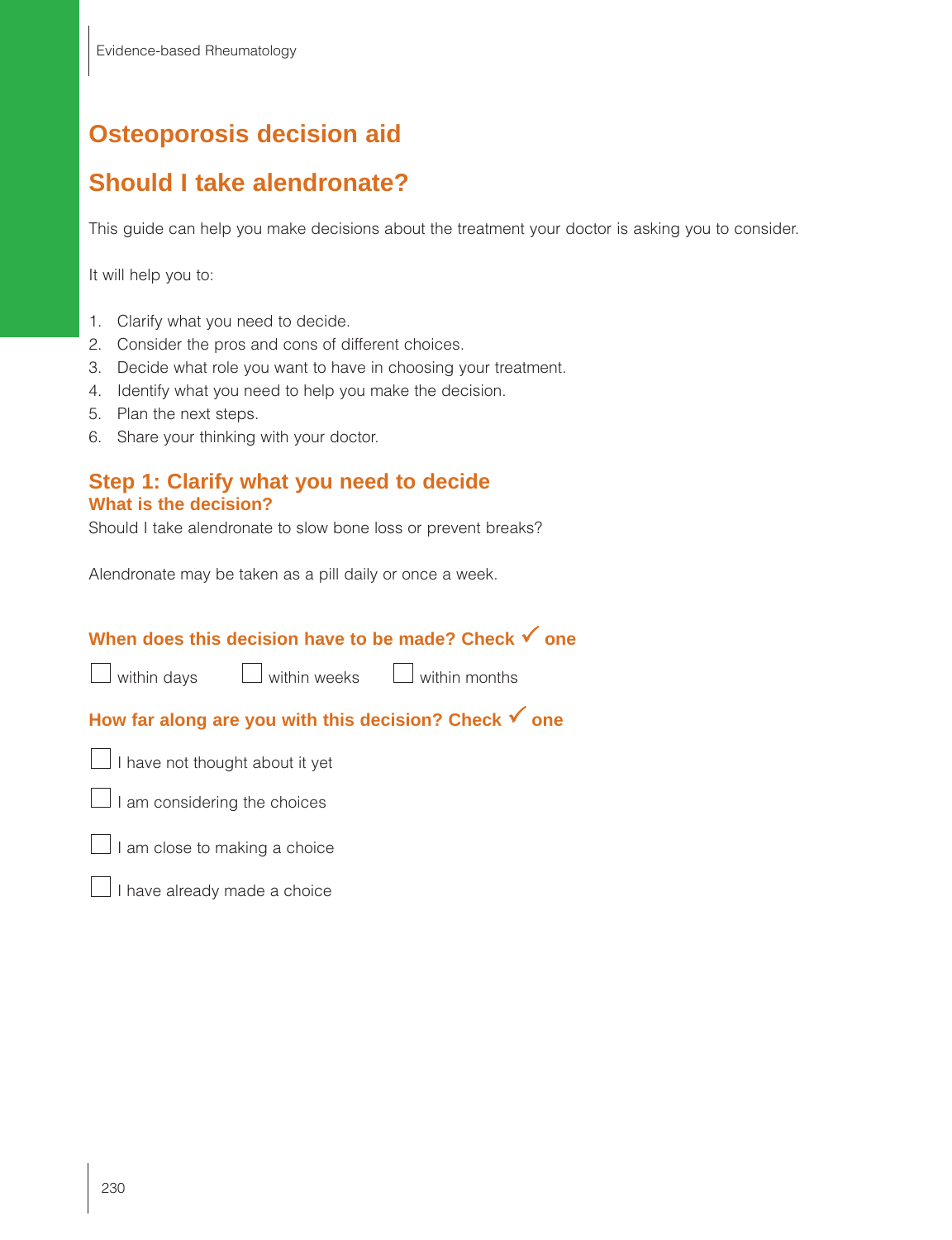## **Step 2: Consider the pros and cons of different choices**

#### **What does the research show?**

Alendronate is classified as: Beneficial

There is "Platinum" level evidence from 11 studies of 12 855 women after menopause that tested alendronate and lasted up to 4 years. The women had osteoporosis (low bone density) or normal to near normal bone density. These studies found pros and cons that are listed in the chart below.

## **What do I think of the pros and cons of alendronate?**

- 1. Review the common pros and cons that are shown below.
- 2. Add any other pros and cons that are important to you.
- 3. Show how important each pro and con is to you by circling from one (\*) star if it is a little important to you, to up to five (\*\*\*\*\*) stars if it is very important to you.

| <b>PROS AND CONS OF ALENDRONATE TREATMENT</b>                |                                       |  |  |  |
|--------------------------------------------------------------|---------------------------------------|--|--|--|
| <b>PROS</b><br>(number of people affected)                   | <b>How important</b><br>is it to you? |  |  |  |
| Fewer broken bones<br>in the spine                           | * * * * *                             |  |  |  |
| 5 less women out of 100 have<br>breaks in their spine over a |                                       |  |  |  |
| lifetime with alendronate<br>Fewer broken bones in           | * * * * *                             |  |  |  |
| the hip or wrist                                             |                                       |  |  |  |
| 21 less women out of 100 with<br>osteoporosis have breaks in |                                       |  |  |  |
| their hip or wrist                                           |                                       |  |  |  |
| over a lifetime<br>Increases bone density                    | * * * * *                             |  |  |  |
|                                                              |                                       |  |  |  |
| <b>Flexible dosing</b>                                       | * * * * *                             |  |  |  |
| may be taken once a week                                     |                                       |  |  |  |
| Other pros                                                   | * * * * *                             |  |  |  |

## **What do you think about taking alendronate? Check 
<b>√** one

Willing to consider this treatment Unsure Not willing to consider this treatment

Pros are more important to me than the Cons Cons are more important to me than the Pros